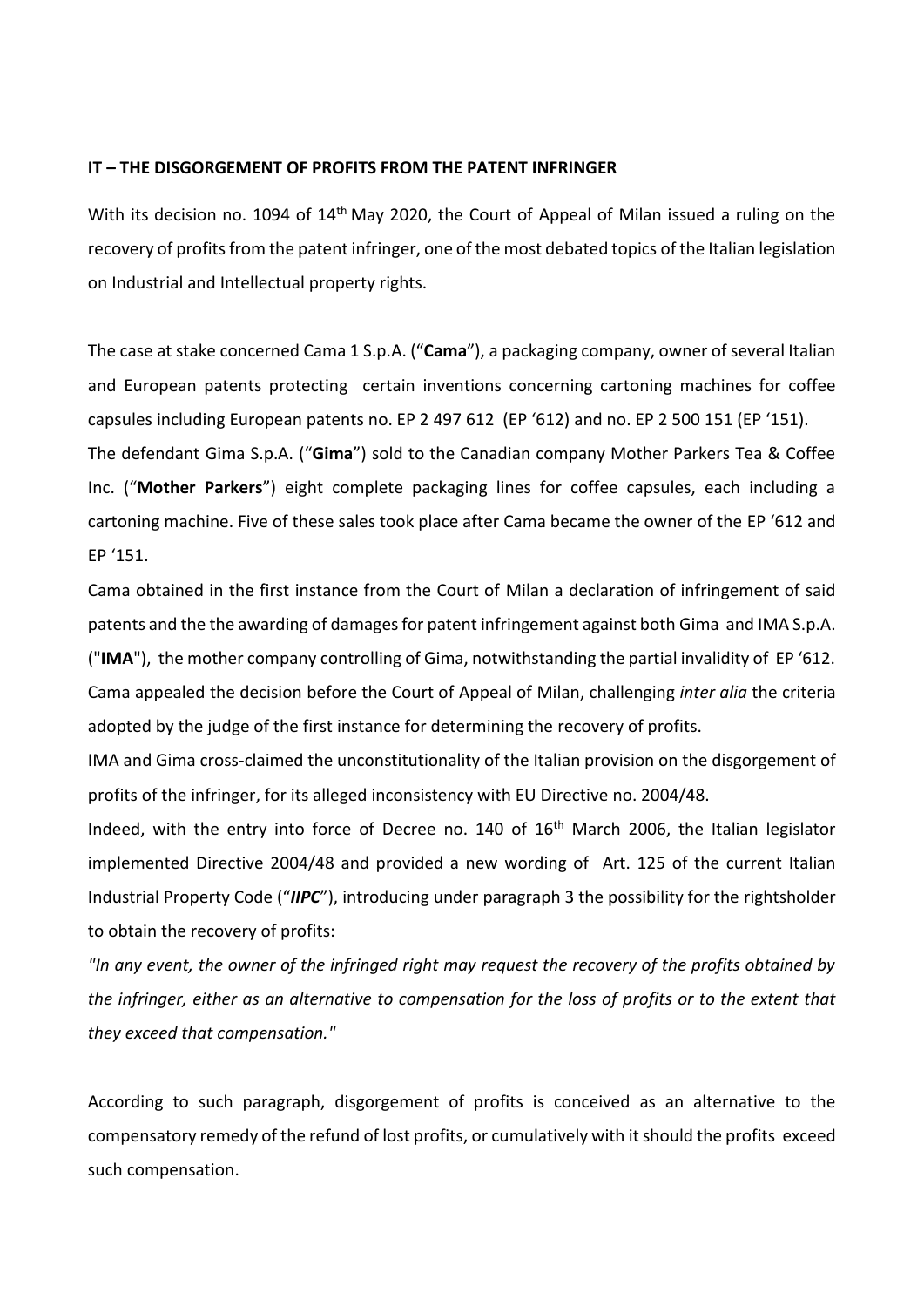It is debated by scholars whether the Italian discipline of the recovery of profits complies with the European Directive 2004/48, in particular since according to the Italian implementing provision the recovery can be obtained "*in any case*", while the European discipline seems to allow it only in case of an "unaware infringer".

The defendants IMA and GIMA pushed this argument, claiming that paragraph 3 of Art. 125 IIPC would be in breach of constitutional laws for its inconsistency with the EU Enforcement Directive. The Court of Appeal of Milan did not agree with such position and considered the Directive to be non-binding in its content, save for indicating that the European legislator does not impose any limitation on the liquidation of the reimbursement, which may even be higher than the amount of the loss suffered by the IP rights holder.

The interpretation given by the Court on the widely debated matter of the compliance of said provision with European laws is certainly relevant; but the most interesting issue addressed by the judges in the decision involves the criteria for the calculation of the recovery of profits.

The Judge of first instance liquidated damages using the criterion of the "fair royalty" and took into account the turnover generated by the mere sale of the cartoning machine instead of the turnover generated by the sale of the whole packaging line for coffee capsules.

In fact, according to Cama's opinion, Gima would have never sold the complete packaging line without the cartoning machines protected by Cama patents.

The Court of appeal confirmed the first instance decision and rejected the argument of the patentee, arguing that the right to transfer the overall profits obtained by Gima /IMA would arise "*only if it was proved that the sale contracts had been concluded exclusively because the defendants promised to supply Mother Parkers also with the cartoning machines, including the elements protected by Cama patents*".

The Judge of the appeal interpreted restrictively Article 125.3 consistently with the concern recently expressed by Italian scholars on the risks entailed in a loose application of the rule: this application could have led to granting benefits to the rightsholder that it would not have obtained, had the infringement not been committed.

In fact, in the case at hand, the patentee would have obtained an "unfair", larger compensation, based on the assumption that the defendants had obtained the purchase order only because they had also offered Mother Parkers the supply of the cartoning machine.